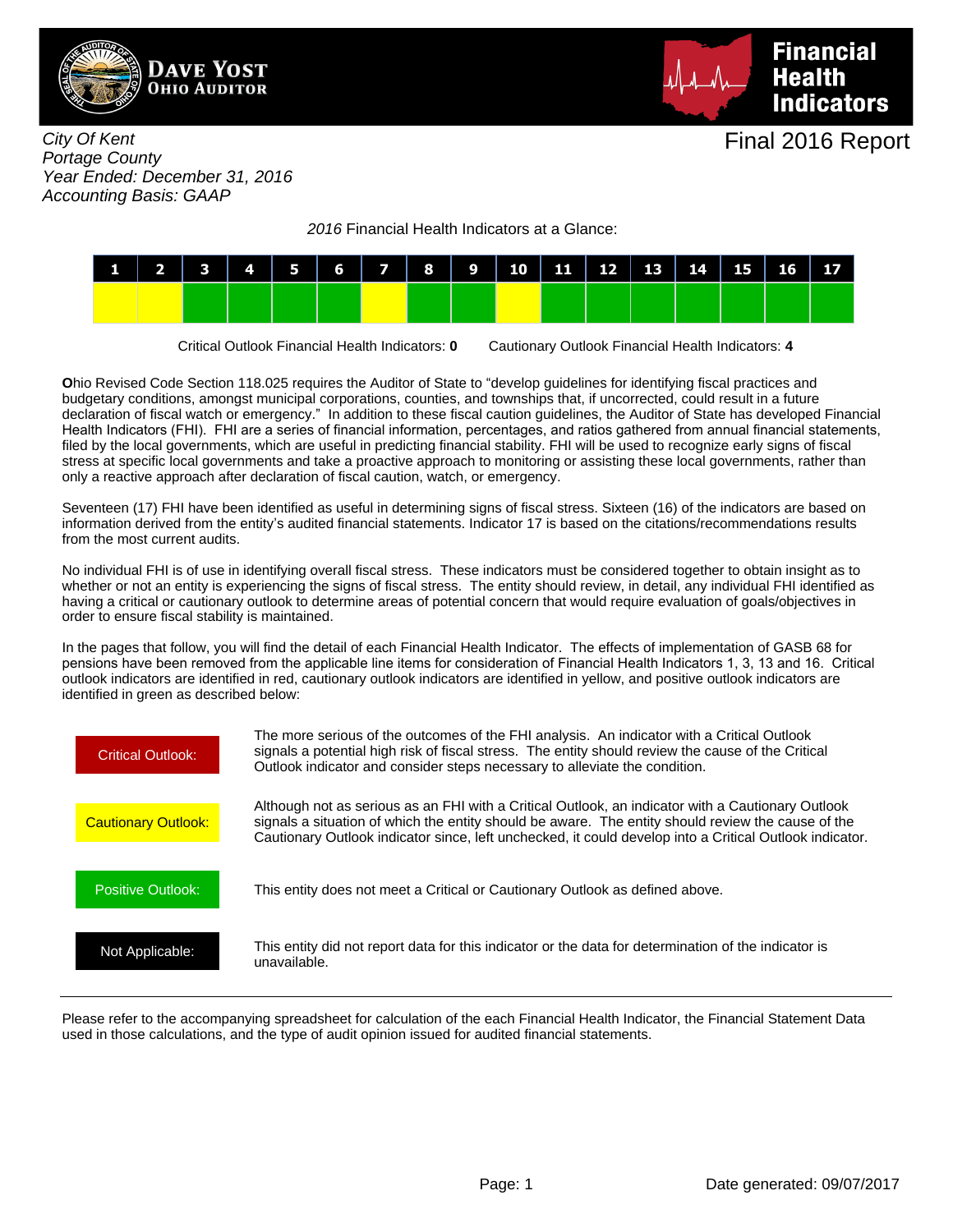



## City Of Kent Portage County Year Ended: December 31, 2016 Accounting Basis: GAAP



### **Unrestricted Net Assets/Position of Governmental Type Activities (GTA)**

Unrestricted net assets/position represents the portion of net position that has no related liabilities or restriction as to use.

### **Description of indicator and what it means:**

This indicator identifies when an entity has a declining or negative unrestricted net assets/position.

#### **Why is it important?**

This indicator identifies if net assets/position is available for unrestricted purposes. Although unrestricted net assets/position may not be in liquid form, it is important to have net assets/position available and unrestricted as to use. If an entity's unrestricted net assets/position is declining or is negative, it leaves little or no room for unexpected expenses; and therefore, is a sign of fiscal stress.

**Critical Outlook**– Zero or negative amount

**Cautionary Outlook** – Decline between the current and prior year by more than a 1%

# **Indicator #1 - Cautionary Outlook Indicator #2 - Cautionary Outlook**

### **Unassigned Fund Balance of the General Fund**

Unassigned fund balance is the portion of fund balance that has no related liabilities or has not otherwise been obligated.

**Description of indicator and what it means:**

This indicator identifies when an entity has a declining or negative unassigned fund balance.

#### **Why is it important?**

year by more than a 1%

This indicator identifies if fund balance is available for unrestricted purposes. Although unassigned fund balance may not be in liquid form, it is important to have fund balance available without restrictions as to use. If an entity's unassigned fund balance is declining or is negative, it leaves little or no room for unexpected expenses; and therefore, is a sign of fiscal stress.

**Critical Outlook** – Zero or negative amount **Cautionary Outlook** – Decline between the current and prior

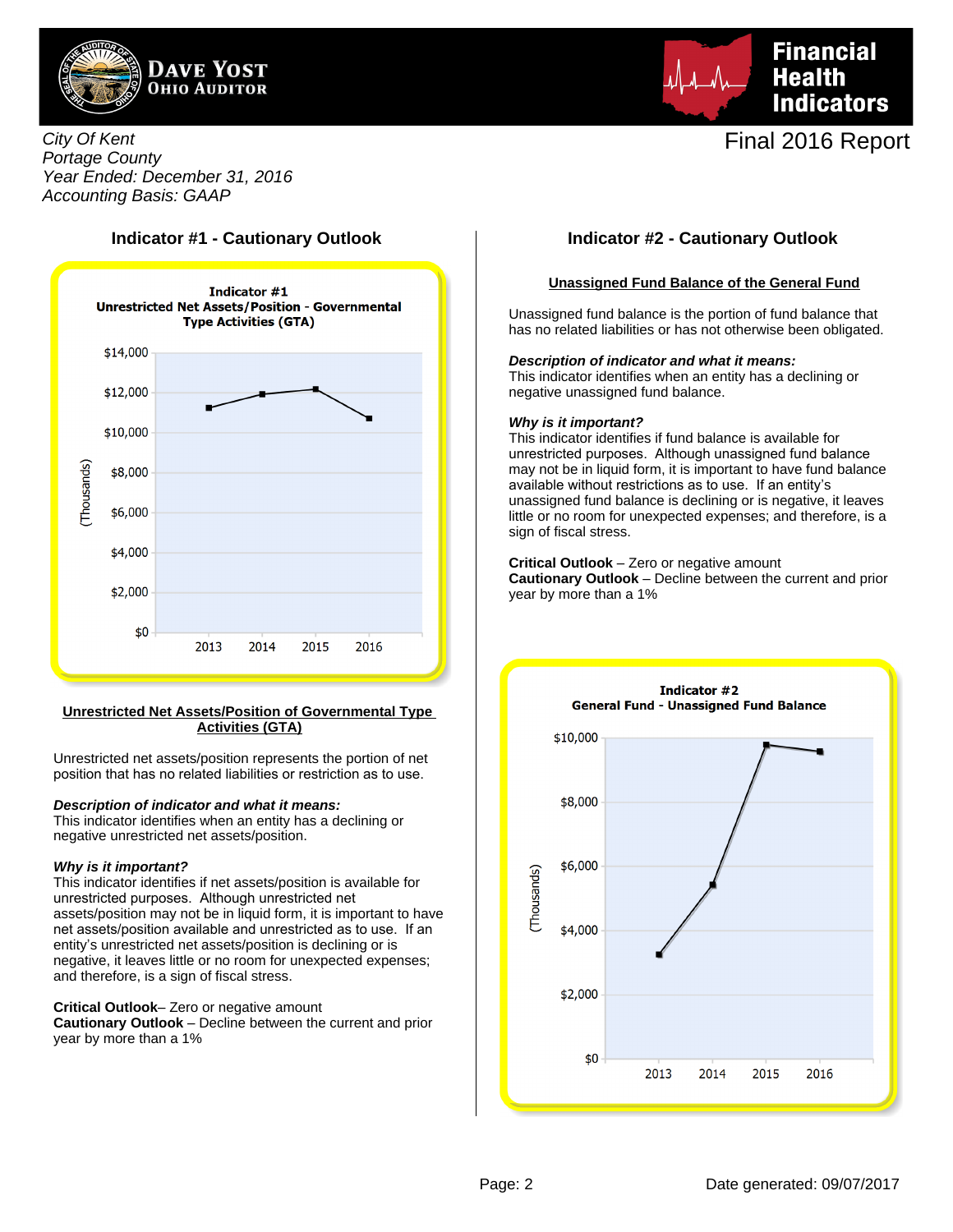

City Of Kent Portage County Year Ended: December 31, 2016 Accounting Basis: GAAP

# **Indicator #3 - Positive Outlook Indicator #4 - Positive Outlook**

### **Change in Unrestricted Net Assets/Position - GTA**

#### **Description of indicator and what it means:**

This indicator identifies changes (increases or decreases) in unrestricted net assets/position from the prior years to the current year and is useful in identifying local governments whose unrestricted net assets/position is deteriorating.

#### **Why is it important?**

A declining unrestricted net assets/position can be a sign of fiscal stress. This indicator is important in identifying a trend of deteriorating unrestricted net assets/position as well as how rapidly it is deteriorating.

**Critical Outlook** – The current period and at least two of the previous three periods reflect a zero or negative amount **OR** a rapidly declining trend defined as a decline in each of the last 3 periods with a drop of greater than 20%

**Cautionary Outlook** – Declining trend defined as a decline in each of the last 3 periods with a drop of 10% to 20%



Final 2016 Report

**Financial** 

**Indicators** 

**Health** 



#### **Change in General Fund Unassigned Fund Balances**

#### **Description of indicator and what it means:**

This indicator identifies changes (increases or decreases) in unassigned general fund balance from the prior years to the current year and is useful in identifying local governments whose unassigned general fund balance is deteriorating.

#### **Why is it important?**

A declining unassigned general fund balance can be a sign of fiscal stress. This indicator is important in identifying a trend of deteriorating unassigned general fund balance as well as how rapidly it is deteriorating.

**Critical Outlook** – The current period and at least two of the previous three periods reflect a zero or negative amount **OR** a rapidly declining trend defined as a decline in each of the last 3 periods with a drop of greater than 20% **Cautionary Outlook** – Declining trend defined as a decline in each of the last 3 periods with a drop of 10% to 20%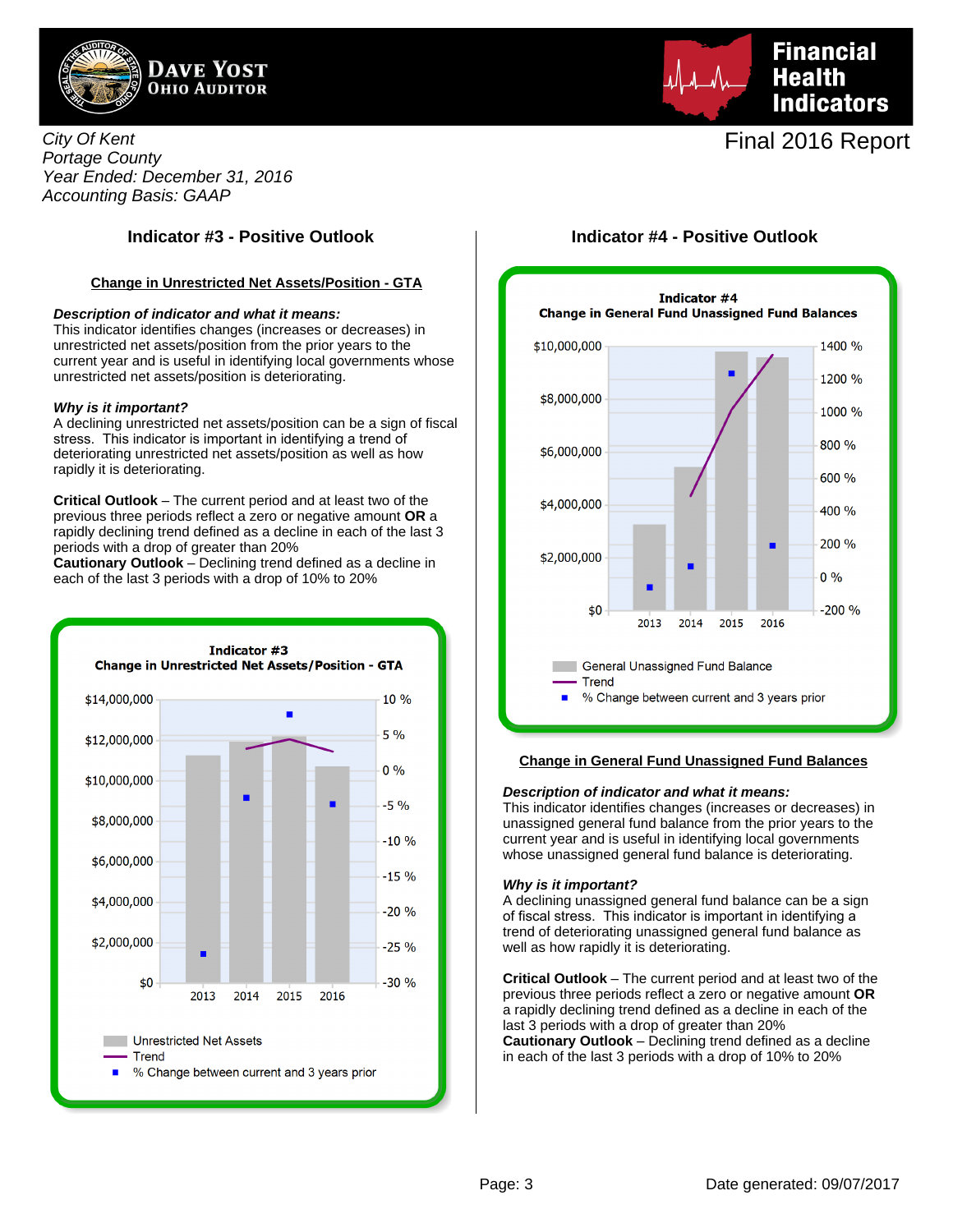



City Of Kent Portage County Year Ended: December 31, 2016 Accounting Basis: GAAP

# **Indicator #5 - Positive Outlook Indicator #6 - Positive Outlook**



#### **Total General Fund (GF) Balance/GF Revenues**

#### **Description of indicator and what it means:**

This indicator identifies reserves available in the General Fund. The larger the reserve the better the entity is able to absorb, in the short term, the impact of sudden revenue loss or significant increases in operating costs and begin planning financial adjustments.

#### **Why is it important?**

This indicator identifies a low reserve of fund balance even if Indicators 1 through 4 do not indicate negative unrestricted net assets/position or unassigned fund balance.

**Critical Outlook** – Negative percentage, very low percentage (<1/24th or 4%), **OR** if fund balance is less than a 2 month carryover (17%), a rapidly declining trend defined as a drop of 10% or greater over a 3 year period.

**Cautionary Outlook** – Low percentage (< 1/12th or 8%) **OR** if fund balance is less than a 2 month carryover (17%), a declining trend defined as a drop of 5% - 10% over a 3 year period **OR** if fund balance is less than 6 months (50%), a decline in each of the last 3 periods.

#### **Decline in General Fund Property Tax Revenue**

#### **Description of indicator and what it means:**

This indicator reflects the percentage change from year to year for property tax revenue.

#### **Why is it important?**

This indicator reflects declines in property tax revenues and is an indication that an entity may be facing financial hardship due to declines in significant revenue sources. It also will reflect the need for additional sources of revenue to maintain stability.

**Critical Outlook** – If Property Tax Revenues represent 7- 20% of Total General Fund Revenues(#), a trend of declining tax revenue over the last 3 years in excess of 20% **OR** if Property Tax Revenues represent greater than 20% of Total General Fund Revenues(#), a trend of declining tax revenue over the last 3 years in excess of 10%.

**Cautionary Outlook** –Decline in property tax revenue from the current to the prior year by more than 1%

# - Please refer the accompanying data sheet for the calculation of the % of total revenue

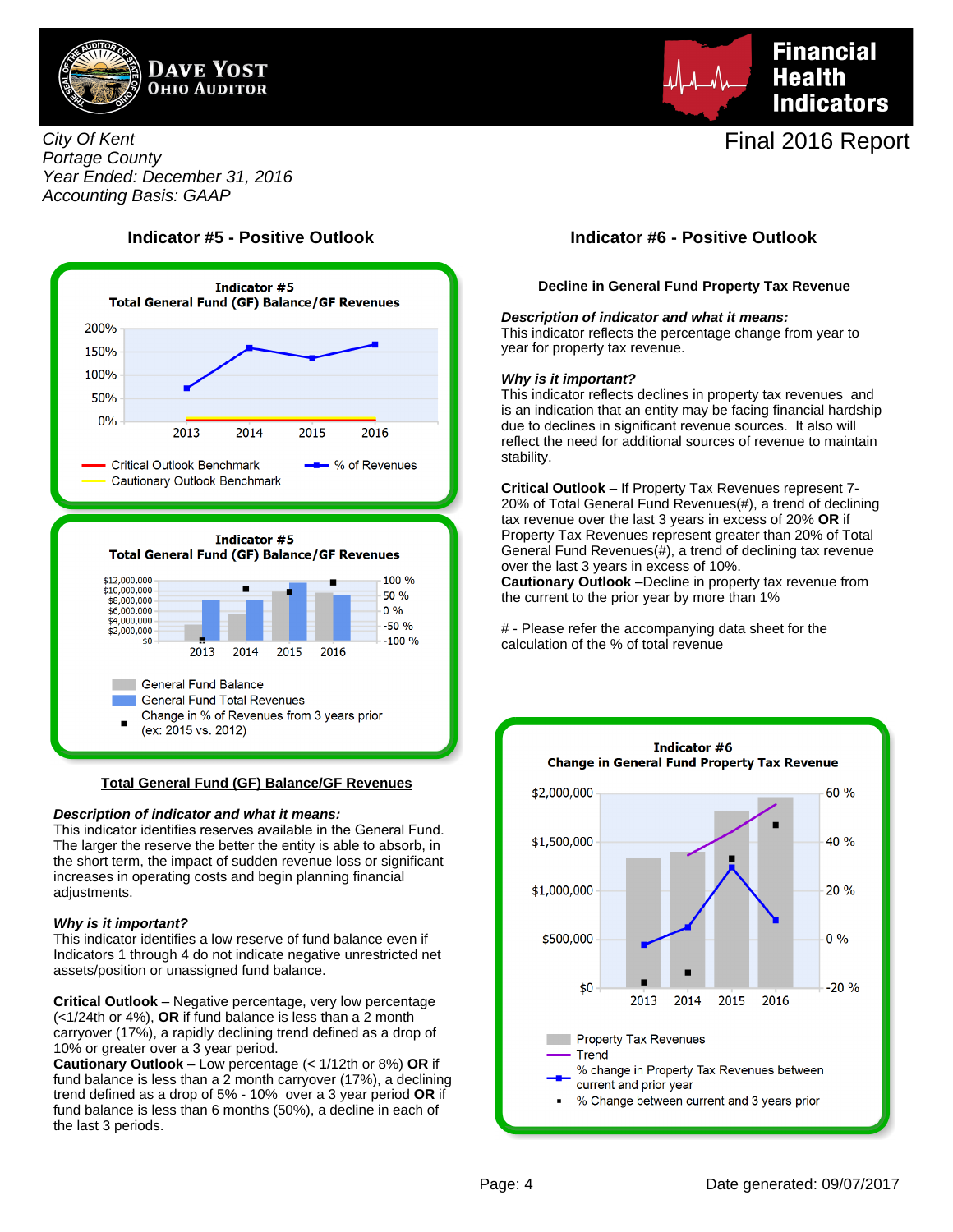



# **Indicator #7 - Cautionary Outlook Indicator #8 - Positive Outlook**

### **Decline in General Fund Income Tax Revenue**

#### **Description of indicator and what it means:**

This indicator reflects the percentage change from year to year for income tax revenues.

#### **Why is it important?**

This indicator reflects declines in this revenue type and is an indication that an entity may be facing financial hardship due to declines in significant revenue sources. It also will reflect the need for additional sources of revenue to maintain stability.

**Critical Outlook** – If Income Tax Revenues represent 7-20% of Total General Fund Revenues(#), a trend of declining tax revenue over the last 3 years in excess of 20% **OR** if Income Tax Revenues represent greater than 20% of Total General Fund Revenues(#), a trend of declining tax revenue over the last 3 years in excess of 10%

**Cautionary Outlook** – Decline in income tax revenue from the current to the prior year by more than 1%

# - Please refer the accompanying data sheet for the calculation of the % of total revenue



# **Financial Health Indicators**

# Final 2016 Report



#### **Percentage of General Fund Revenues that Exceed General Fund Expenditures**

#### **Description of indicator and what it means:**

This indicator is calculated as total General Fund revenues less total General Fund expenditures, divided by total General Fund revenues. It will provide an indication of operating deficits and the size of the operating deficit compared to the current year budget. An operating deficit is the difference between revenues and expenditures. If expenditures exceed revenues, an operating deficit exists.

#### **Why is it important?**

This indicator is important because it reflects if an operating deficit exists, but also emphasizes the size of the deficit as compared to the current year's budget. This is an indication of the shortage in the current budget. A trend of operating deficits indicates potential financial hardship.

**Critical Outlook** – Negative percentage **Cautionary Outlook** – Low percentage (< 1/20th or 5%)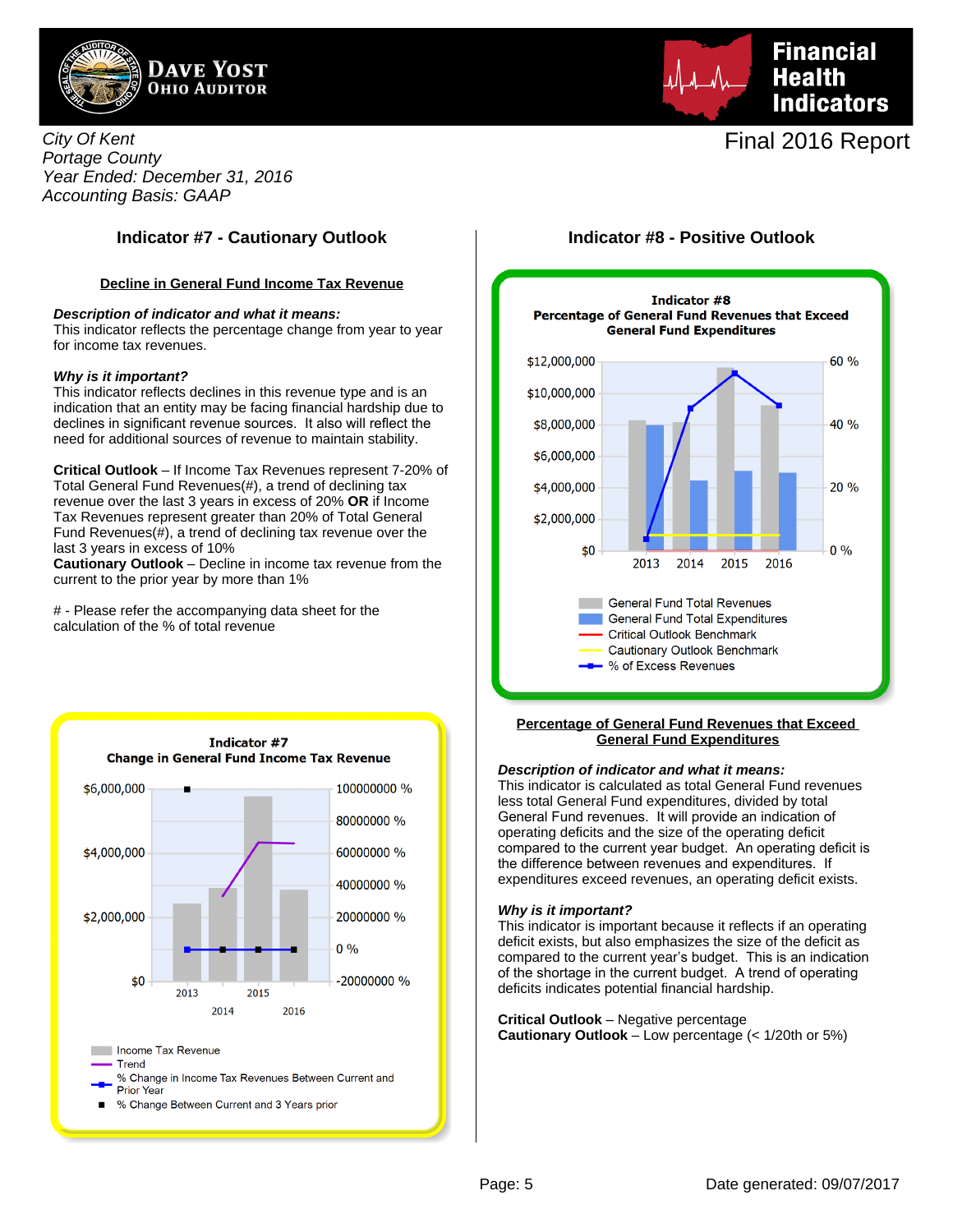



## City Of Kent Portage County Year Ended: December 31, 2016 Accounting Basis: GAAP





#### **General Revenues of GTA / Net Expenses of GTA**

#### **Description of indicator and what it means:**

The ratio of this indicator reflects coverage of net expenses by general revenues. This indicator determines if, on a government-wide basis, expenses are exceeding revenues. For example, local taxes, unrestricted revenues (e.g. investment earnings) and unrestricted grants should be sufficient to meet expenses not covered by program revenues. Net Expense is total expense less program revenues. Program revenues include charges for services (e.g. fees and fines), operating grants and capital grants.

#### **Why is it important?**

This indicator is important to be aware if a shortage in revenues to cover expenses exists. A declining trend would indicate fiscal stress.

**Critical Outlook** – Ratio less than 100% **Cautionary Outlook** – Declining trend of at least 3 years

### **General Fund Intergovernmental Revenues as a Percentage of Total General Fund Revenues**

#### **Description of indicator and what it means:**

This indicator will reflect an over-reliance on intergovernmental revenues which are subject to state and federal budget cuts. A high percentage suggests the entity is heavily reliant on external governmental organizations for grants, entitlements, or shared revenues; and therefore, vulnerable to decreases in these revenue sources.

### **Why is it important?**

It is important to be aware of the percentage of total revenues that are not considered "own-source," or local sources of revenue. Understanding the percentage of total revenues derived from intergovernmental sources is important when trying to maintain fiscal stability while dealing with an economic downturn.

**Critical Outlook** – Ratio greater than 20% **Cautionary Outlook** – Ratio between 15% - 20%

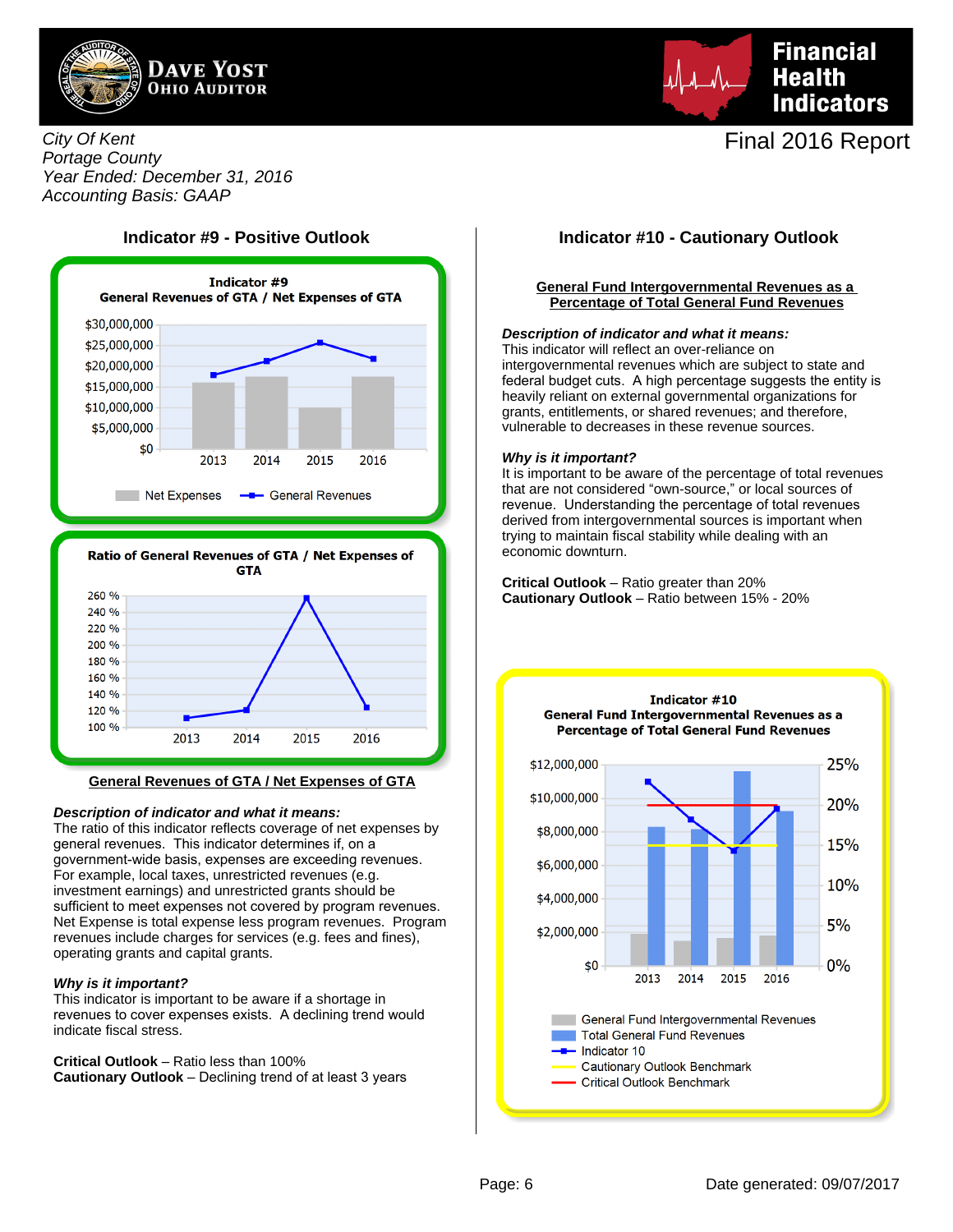



City Of Kent Portage County Year Ended: December 31, 2016 Accounting Basis: GAAP

#### **Condition of Capital Assets**

#### **Description of indicator and what it means:**

This indicator is accumulated depreciation as a percentage of depreciable capital assets. This indicator will identify apparent situations in which repair or replacement of the local government's capital assets will be necessary. A high percentage indicates capital assets replacement is imminent, and the entity may be delaying replacement of capital assets or significant repairs for cash flow purposes.

#### **Why is it important?**

When an entity delays improving or replacing capital assets in order to maintain cash flows for other purposes, improvements and replacements become absolutely necessary and may contribute to financial hardship on an already strained budget.

**Critical Outlook** – Ratio greater than 70% **Cautionary Outlook** – Ratio between 50% - 70%



# **Indicator #11 - Positive Outlook Indicator #12 - Positive Outlook**



#### **Debt Service Expenditures / Total Revenues**

#### **Description of indicator and what it means:**

This indicator is total debt service expenditures divided by total revenues (for all governmental funds). This indicator identifies the percentage of the budget used/needed for repayment of debt.

#### **Why is it important?**

Higher debt service expenditures to total revenues is unfavorable since the entity spends more of its current budget on debt repayment. An increasing trend of debt service expenditures to total revenues may mean the percentage of budget dedicated to debt payments is increasing; and therefore, less revenue will be available for capital asset repair/replacement or meeting current operating demands.

**Critical Outlook** – Ratio greater than 15% **Cautionary Outlook** – Ratio between 12% - 15%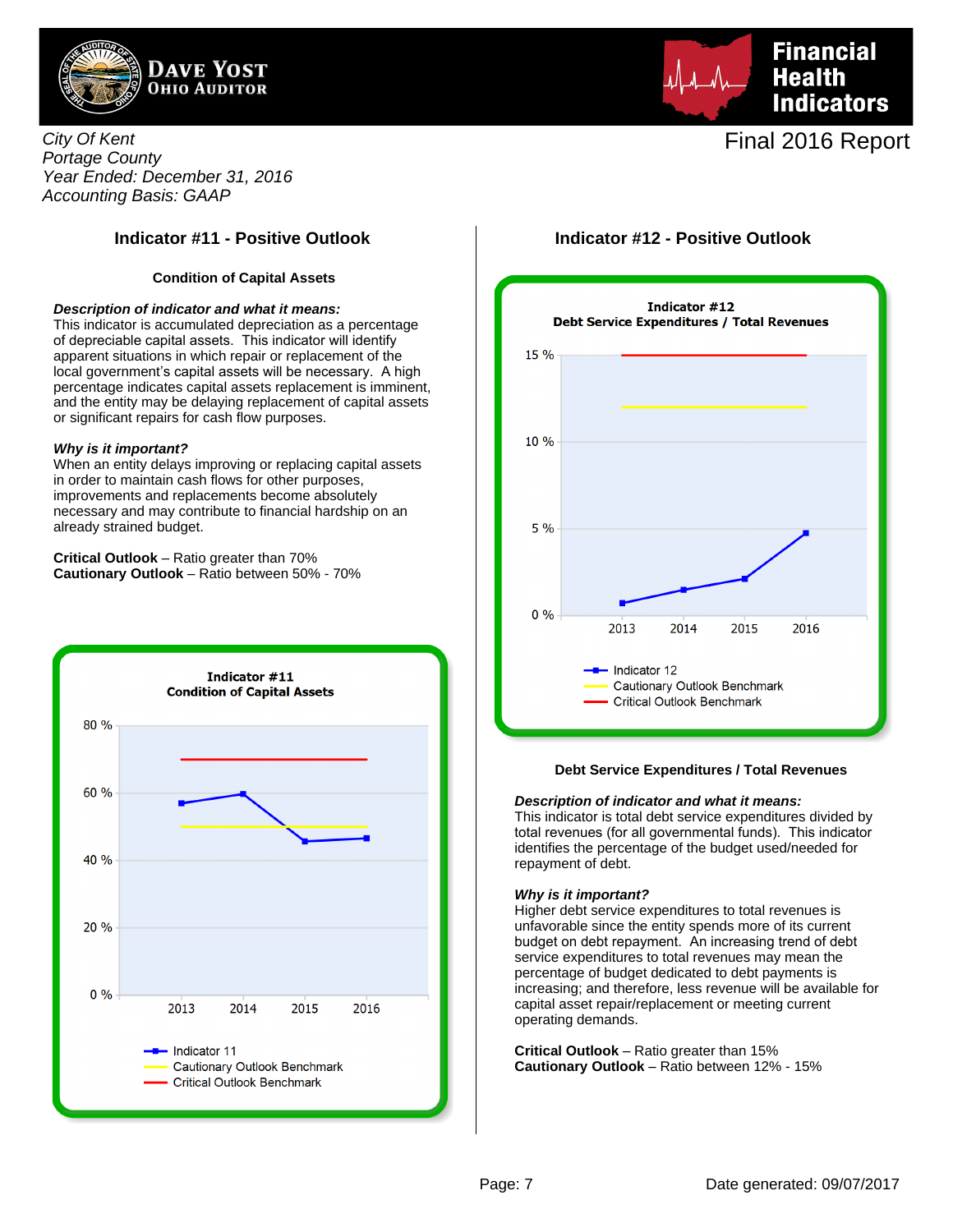

**Financial Health Indicators** 

Final 2016 Report

## City Of Kent Portage County Year Ended: December 31, 2016 Accounting Basis: GAAP

# **Indicator #13 - Positive Outlook**

#### **Average Daily Expenses or Expenditures Ratio (Indicators 13, 14 & 15)**

#### **Description of indicator and what it means:**

Indicators 13, 14 and 15 identify the number of days the local government's unrestricted net assets/position, unassigned fund balance, and cash and investments will sustain the entity. The indicators are based on the daily average expenses/expenditures.

#### **Why is it important?**

These indicators are important because they identify the number of days the entity may operate using their unrestricted net assets/position, unassigned fund balance, and cash and investments. The fewer days the entity can operate, the more financial stress they are under. These indicators provide an early indication of an entity's need to adjust their financial/expenditure planning.

**Critical Outlook**– Zero days or below **Cautionary Outlook** – Less than 30 days



## **Indicator #14 - Positive Outlook**



## **Indicator #15 - Positive Outlook**

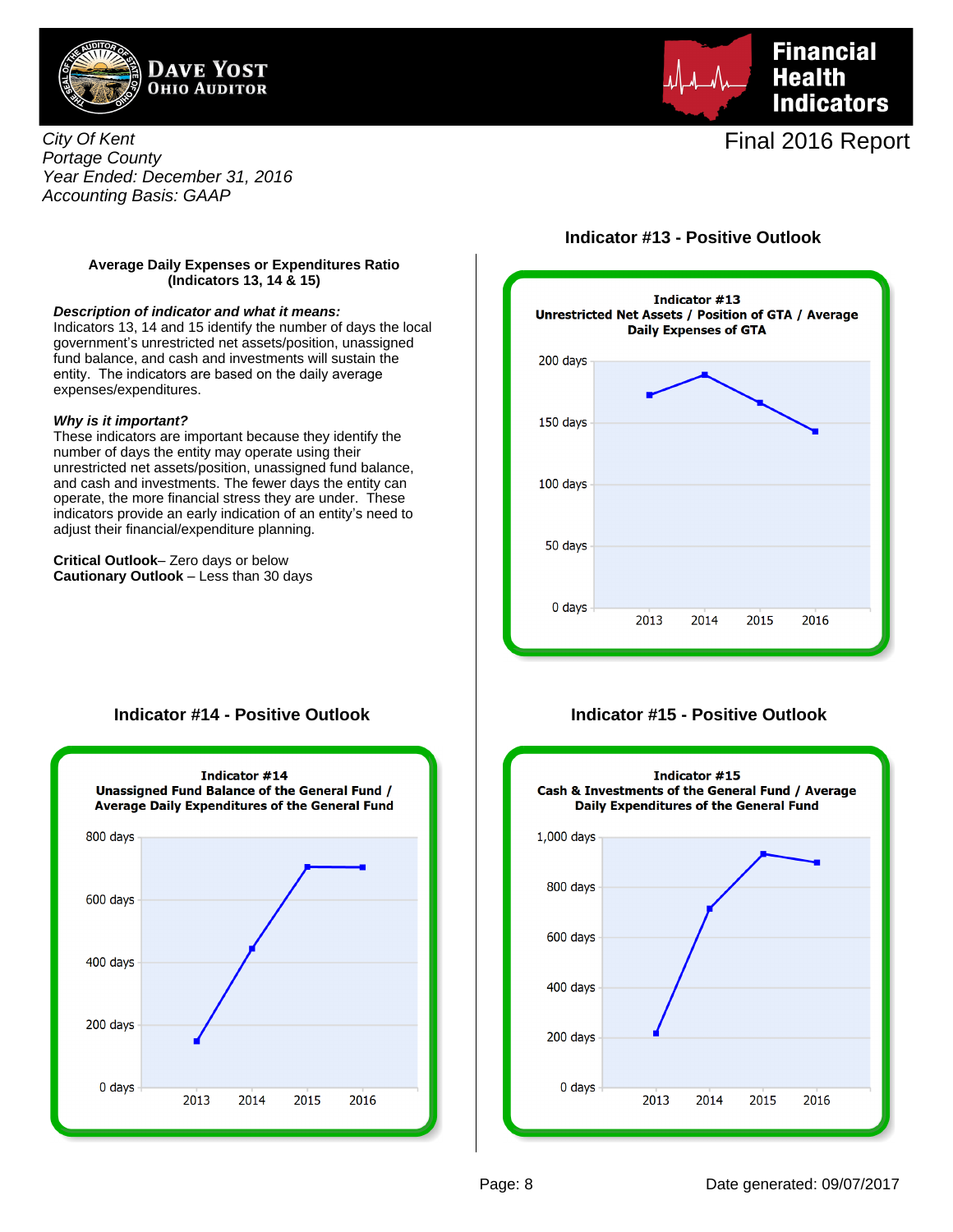



City Of Kent Portage County Year Ended: December 31, 2016 Accounting Basis: GAAP

# **Indicator #16 - Positive Outlook**



#### **Total Liabilities-to-Net Assets/Position**

#### **Description of indicator and what it means:**

This indicator is the ratio of total liabilities of GTA divided by total net assets/position of GTA and indicates the percentage of every dollar of resources available for providing public services that is owed by the entity.

#### **Why is it important?**

This indicator identifies entities that are overextended in terms of the percentage of every dollar which is owed to others.

**Critical Outlook** – Negative ratio (which indicates negative net assets) **OR** ratio greater than 70% **Cautionary Outlook** – Ratio between 50% - 70%

# **Indicator #17 - Positive Outlook**

### **Budgetary Non-Compliance and/or Unreconciled/Unauditable Financial Records?**

#### **Description of indicator and what it means:**

This indicator identifies if an entity's recent audit reports include budgetary non-compliance and/or unreconciled/unauditable financial records. Results are presented for the four (4) most recently audited years; however, the indicator #17 determination is only based on the current and prior two (2) audited years.

#### **Why is it important?**

This indicator will reflect if an entity is not complying with Ohio budgetary law and/or proper accounting methods. Maintaining accurate, reconciled accounting records and adherence to Ohio budgetary law is a significant factor in maintaining fiscal stability.

**Critical Outlook** – Direct and material audit finding(s) described above for the current and prior two audit years

**Cautionary Outlook** – Direct and material audit finding(s) described above for the current audited year

| Indicator #17<br><b>Budgetary Non-Compliance</b><br>and/or Unreconciled/Unauditable Financial<br>Records? |                   |  |  |  |  |  |  |
|-----------------------------------------------------------------------------------------------------------|-------------------|--|--|--|--|--|--|
| <b>Audited Year End</b>                                                                                   | <b>Applicable</b> |  |  |  |  |  |  |
| 2016                                                                                                      | No                |  |  |  |  |  |  |
| 2015                                                                                                      | No                |  |  |  |  |  |  |
| 2014                                                                                                      | Nο                |  |  |  |  |  |  |
| 2013                                                                                                      | N٥                |  |  |  |  |  |  |